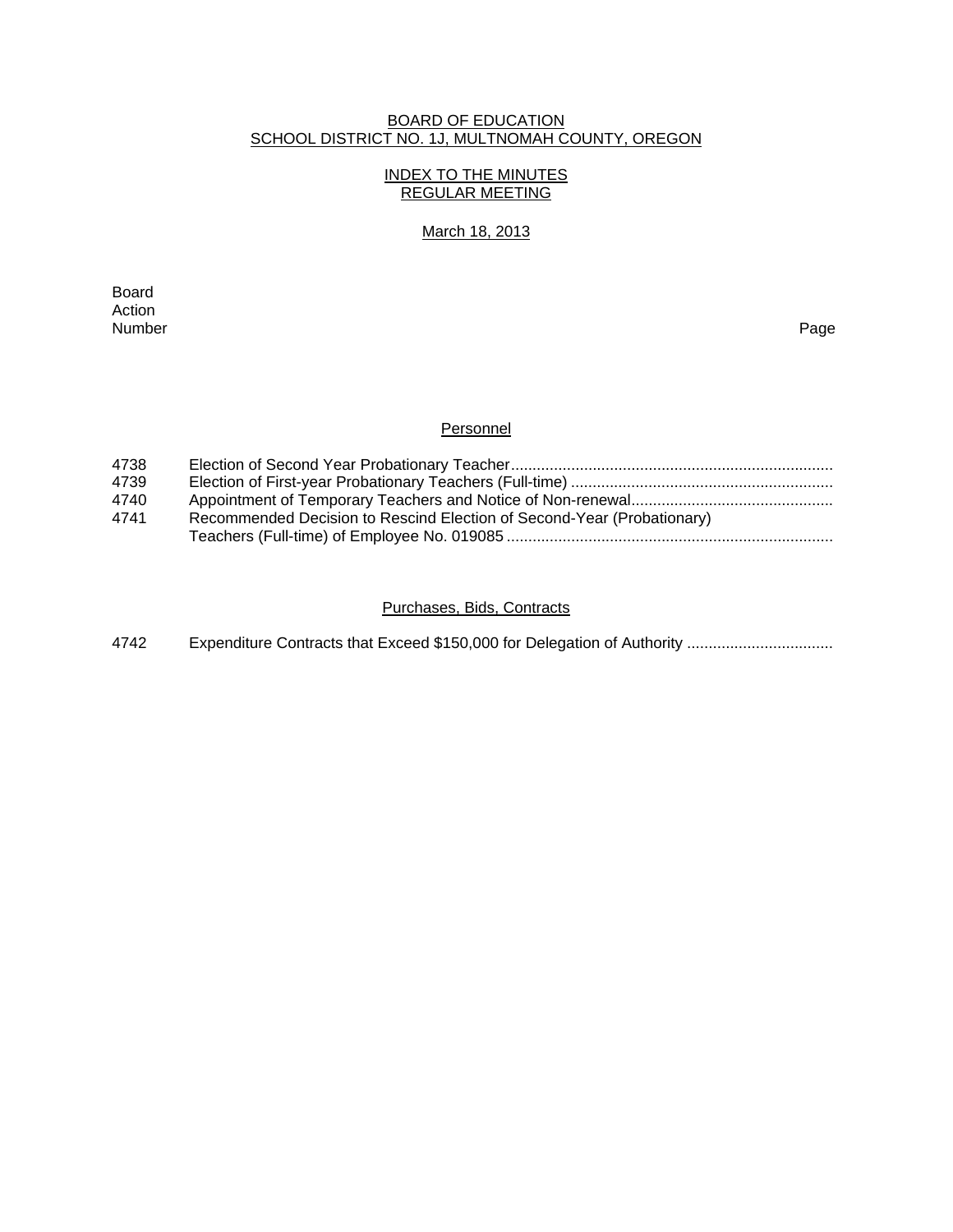### March 18, 2013

# OFFICE OF THE BOARD OF EDUCATION SCHOOL DISTRICT NO. 1J, MULTNOMAH COUNTY, OREGON BLANCHARD EDUCATION SERVICE CENTER PORTLAND, OREGON

A Study Session of the Board of Education came to order at 3:05pm at the call of Co-Chair Greg Belisle in the Auditorium at Madison High School, 2735 NE  $82<sup>nd</sup>$  Avenue, Portland, Oregon.

There were present: Pam Knowles

Ruth Adkins Bobbie Regan Trudy Sargent Martin Gonzalez, Co-Chair Matt Morton - Greg Belisle, Co-Chair

Alexia Garcia, Student Representative

**Staff** 

 Carole Smith, Superintendent Caren Huson-Quiniones, Board Senior Specialist

# **2013-2014 BUDGET – PROGRAM OVERVIEW**

#### DISTRICT STAFFING

Sue Ann Higgens, Chief Academic Officer, described the district staffing process to date. The Staffing Committee had 28 members whose charge was to align resource allocations with Board priorities and policies. Priorities and Policies include: five areas of focus for schools (General Fund, ESL, Title Programs, Special Education, and Arts Education Funding); allocating resources toward equity in student achievement; other levers that impact achievement; and, more professional development for next year. Considerations included: increased SES allocation by increasing it from 5% to 8%; process for prioritizing strategic investments; and, the district staffing team's priorities for strategic investments.

Director Sargent asked how other school districts spread money around. Ms. Higgens responded that they use a similar model to ours. Director Morton commented that it appeared as though the team was not really using our racial equity policy. Ms. Higgens responded that staff needed clarity in what the Board saw as progress. Sarah Singer, Special Assistant to the Chief Academic Officer, added that staff modeled many equity lens possibilities. Director Regan stated that Board members used to do a deep dive on the staffing when there was a Finance, Audit and Operations Committee, yet there are no Board members on the district staffing team and that should be considered for next year. Co-Chair Gonzalez stated that the Board needs to make it more visible in terms of racial equity; we need to find ways to press the legal limits. Director Morton concurred, adding that it was embarrassing to say we have a racial policy but we do not enforce it. We sometimes tie our own hands out of fear. He would like to take a look at the districts that are tackling race. Jollee Patterson, General Counsel, spoke to the legalities in terms of race.

Director Knowles commented that she was concerned about high schools and CTE, along with the lack of instructional time. Her concern was around whether students were in classes during the day. Co-Chair Gonzalez mentioned that we have to remember that it was different in what students want vs. what adults want for them. We have to look at how effectively the teaching is being done. Director Regan stated that high schools have taken hits during the last few years, which now includes Title 1 allocations. They are getting hits disproportionately to K-8's.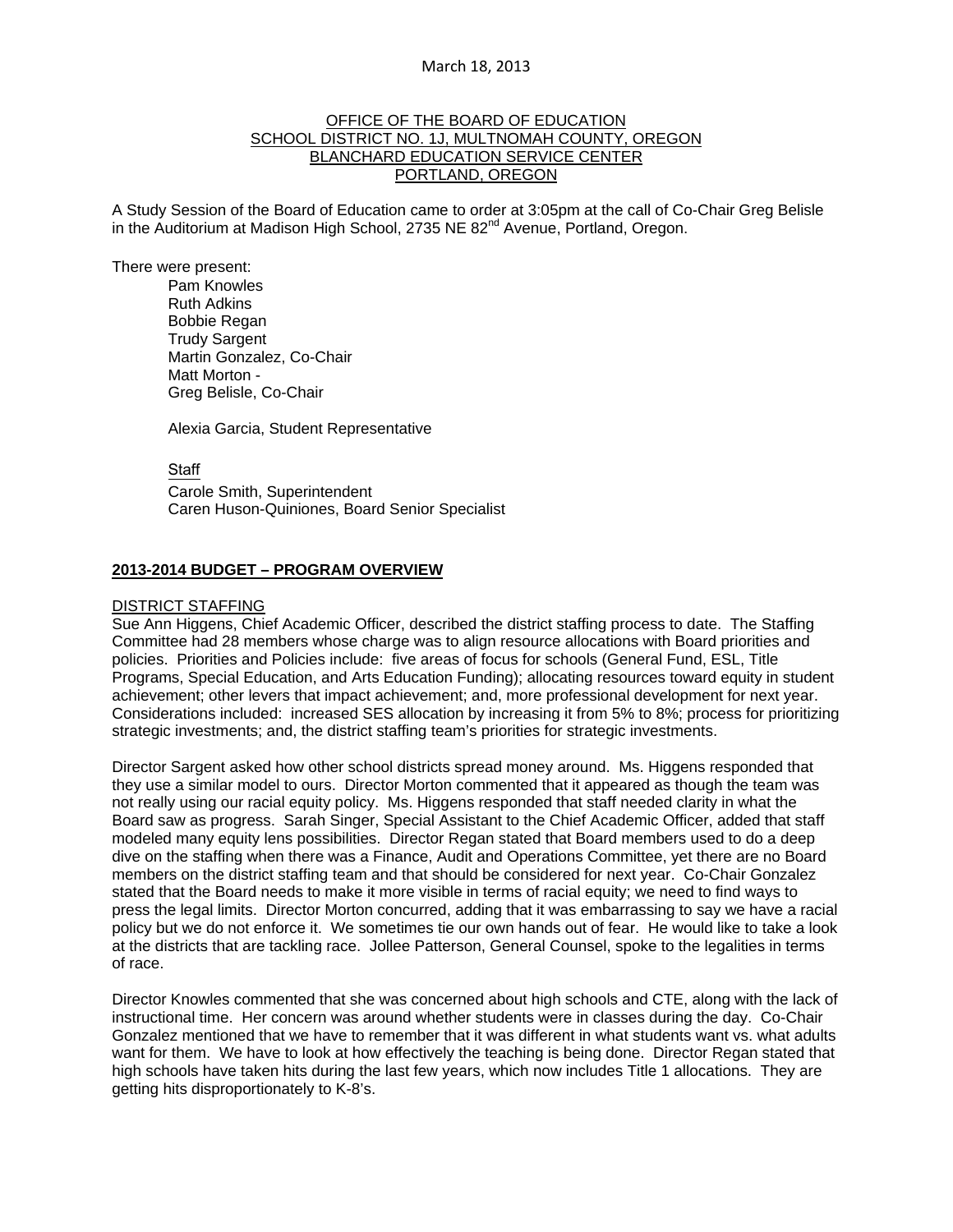Director Sargent stated that if staff comes to the Board without a change in the formula, then they must inform the Board where they will use the money that's going to make a difference.

# **ADJOURN**

Co-Chair Belisle adjourned the meeting at 5:00pm.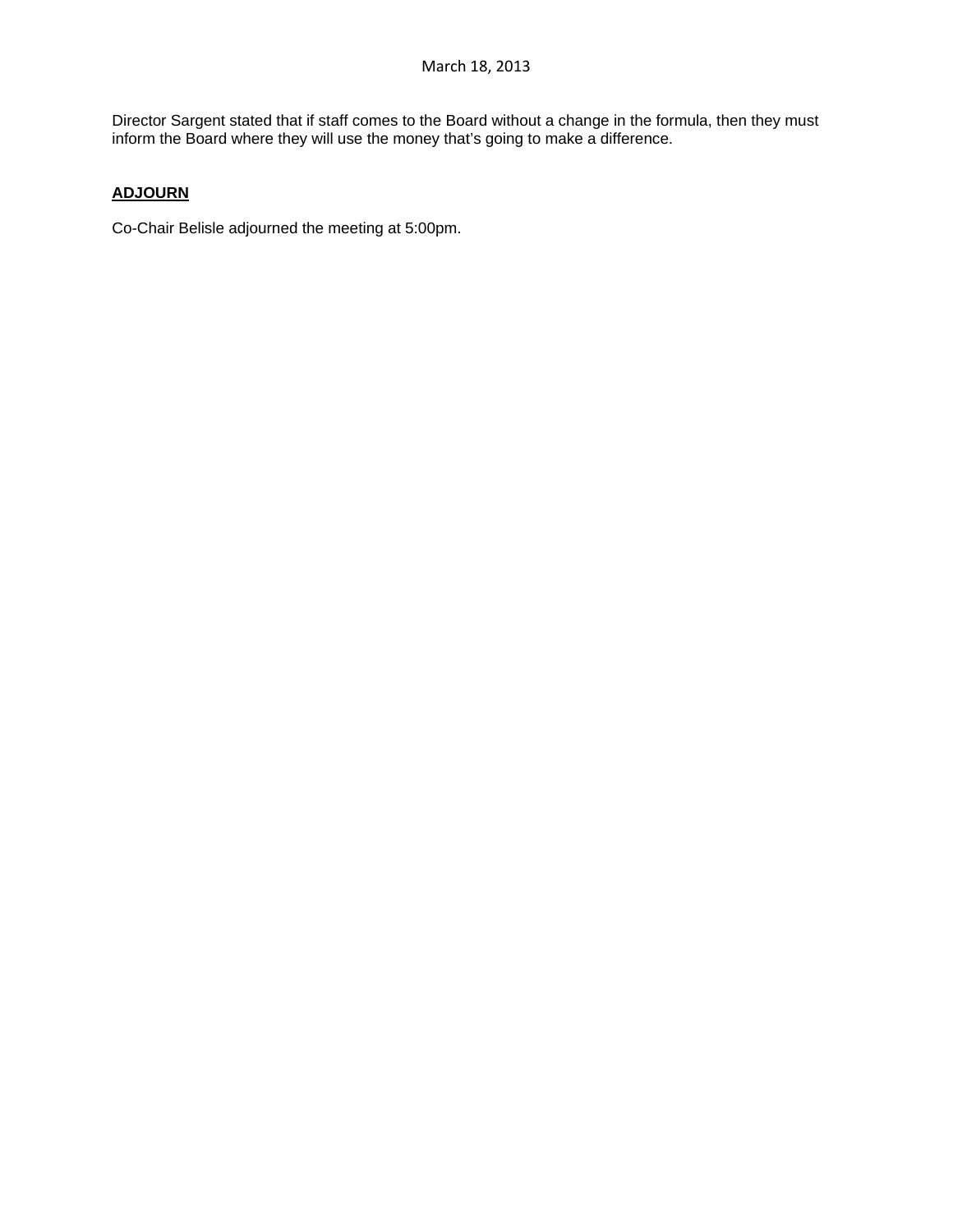# **Personnel**

The Superintendent RECOMMENDED adoption of the following items:

# Numbers 4738 through 4741

Director Morton moved and Director Adkins seconded the motion to adopt the above numbered items. The motion was put to a voice vote and passed unanimously (vote: 7-yes, 0-no; with Student Representative Garcia voting yes, unofficial).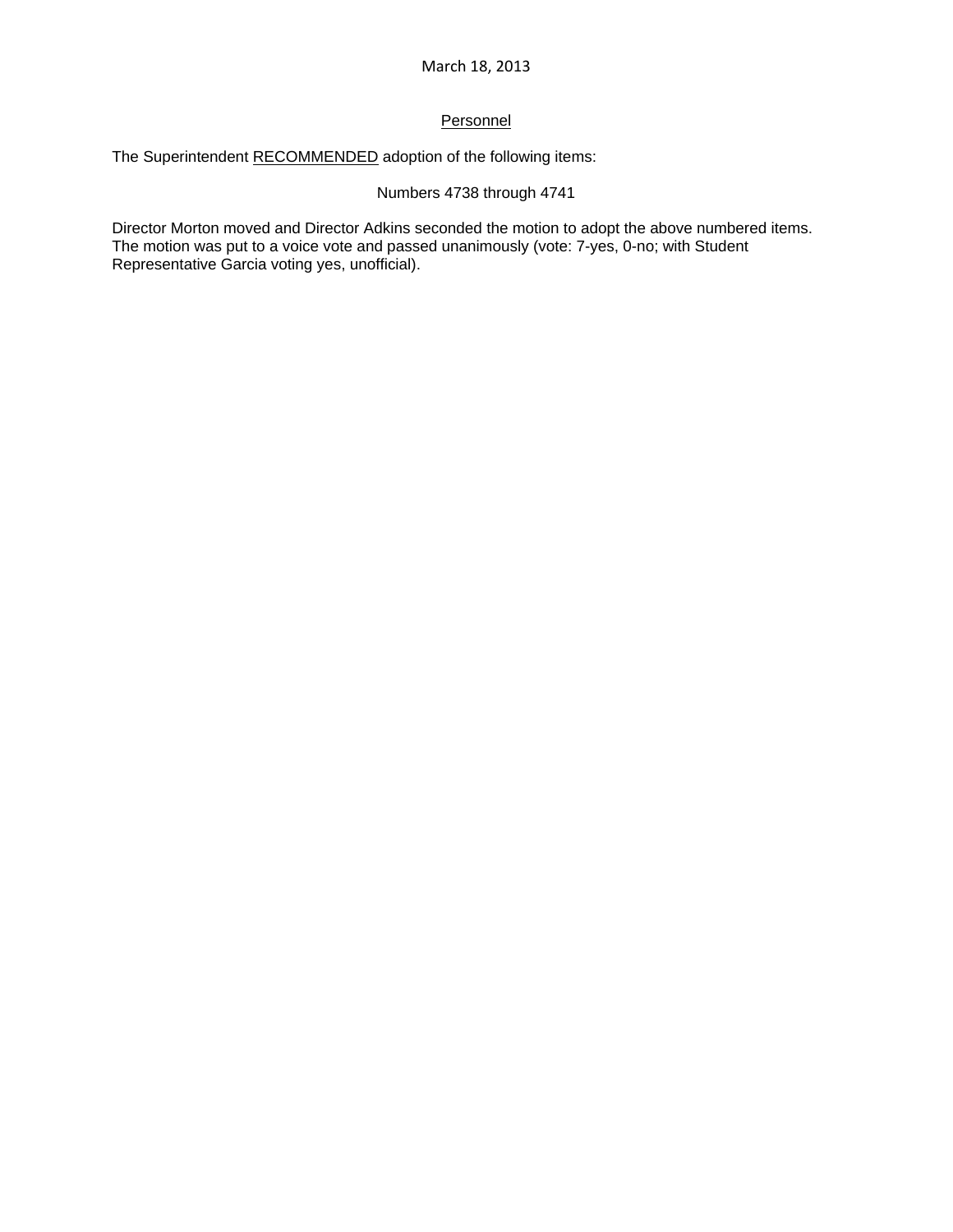#### **RESOLUTION No. 4738**

#### Election of Second Year Probationary Teacher

#### **RECITAL**

On the advice of the Chief Human Resources Officer, the Superintendent recommends that the teacher listed below be elected as Second Year Probationary Teacher.

#### **RESOLUTION**

The Board of Education accepts the Superintendent's recommendation and by this resolution hereby elects as a Second Year Probationary teacher for the school year 2013-2014 the following person, subject to the employment terms and conditions contained in the standard form contract approved by the legal counsel for the District.

| <b>First</b> | Last     |        |
|--------------|----------|--------|
| lohn         | Eisemann | 021268 |

*S. Murray* 

#### **RESOLUTION No. 4739**

#### Election of First-year Probationary Teachers (Full-time)

#### **RECITAL**

On the advice of the Chief Human Resources Officer, the Superintendent recommends that the teacher listed below be elected as a First-year Probationary Teacher.

#### **RESOLUTION**

The Board of Education accepts the Superintendent's recommendation, and by this resolution hereby elects as First-year Probationary Teachers for the school year 2012-13 the following persons, subject to the employment terms and conditions set out in the standard form contract approved by legal counsel for the District and to be placed on the applicable Salary Guide that now exists or is hereafter amended:

| <b>Full-time</b> |         |        |  |  |
|------------------|---------|--------|--|--|
| <b>First</b>     | Last    | חו     |  |  |
| Sharon           | Mendels | 019085 |  |  |

*S. Murray*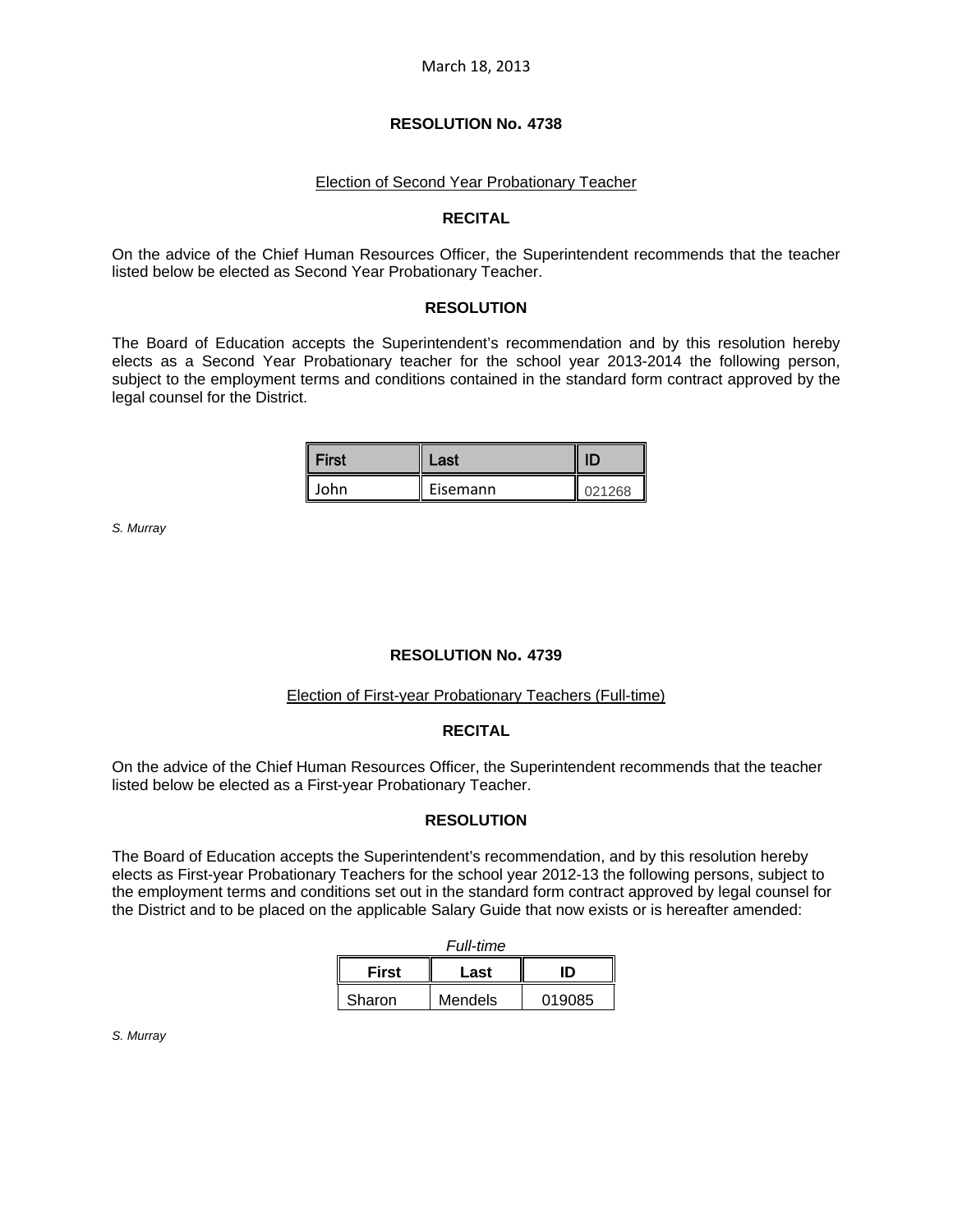## **RESOLUTION No. 4740**

#### Appointment of Temporary Teachers and Notice of Non-renewal

# **RESOLUTION**

The Board of Education accepts the recommendation to designate the following persons as temporary teachers for the term listed below. These temporary contracts will not be renewed beyond their respective termination dates because the assignments are temporary and District does not require the teachers' services beyond completion of their respective temporary assignments.

| <b>First</b> | Last           | ID     | Eff. Date  | <b>Term Date</b> |
|--------------|----------------|--------|------------|------------------|
| Eowyn        | <b>Barrett</b> | 021593 | 2013-02-21 | 2013-04-24       |
| Catherine    | Jager          | 021378 | 2013-02-06 | 2013-06-19       |
| Craig        | Johnson        | 004939 | 2013-01-02 | 2013-05-24       |
| Korin        | Meyer          | 021577 | 2013-02-05 | 2013-06-19       |
| Dipti        | Muni           | 017023 | 2013-01-28 | 2013-05-04       |
| James        | Pawlik         | 020602 | 2013-01-28 | 2013-03-31       |
| Marci        | Sams           | 021578 | 2013-02-15 | 2013-06-19       |
| Toni         | WeaverLi       | 014010 | 2013-02-19 | 2013-06-19       |
| Tyler        | York           | 021245 | 2013-02-11 | 2013-06-19       |

*S. Murray* 

# **RESOLUTION No. 4741**

#### Recommended Decision to Rescind Election of Second-Year Probationary Teachers (Full-time) of Employees No. 019085

On October 29, 2012, by resolution 4664, the Board of Education approved the Election of Second-Year Probationary Teacher (Full-time) of Employee No. 019085. Because it was subsequently determined that this employee should have been elected as a First-Year Probationary Teacher (Full-time), Employee No. 019085 is removed from the Election of Second-year Probationary Teachers (Full-time) list.

#### *S. Murray*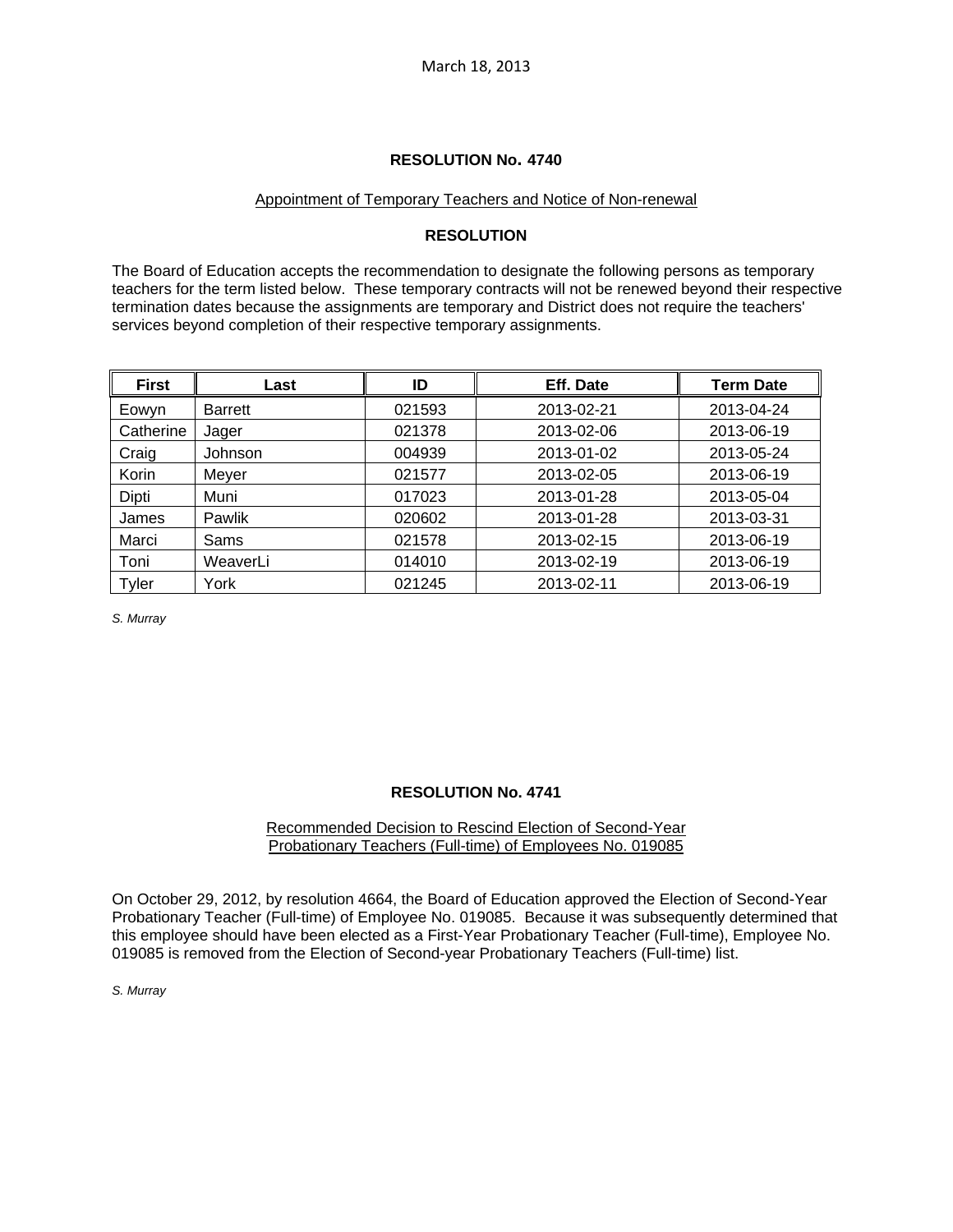# March 18, 2013

# Purchases, Bids, Contracts

The Superintendent RECOMMENDED adoption of the following item:

# Number 4742

Director Morton moved and Director Adkins seconded the motion to adopt the above numbered item. The motion was put to a voice vote and passed unanimously (vote: 7-yes, 0-no; with Student Representative Garcia voting yes, unofficial).